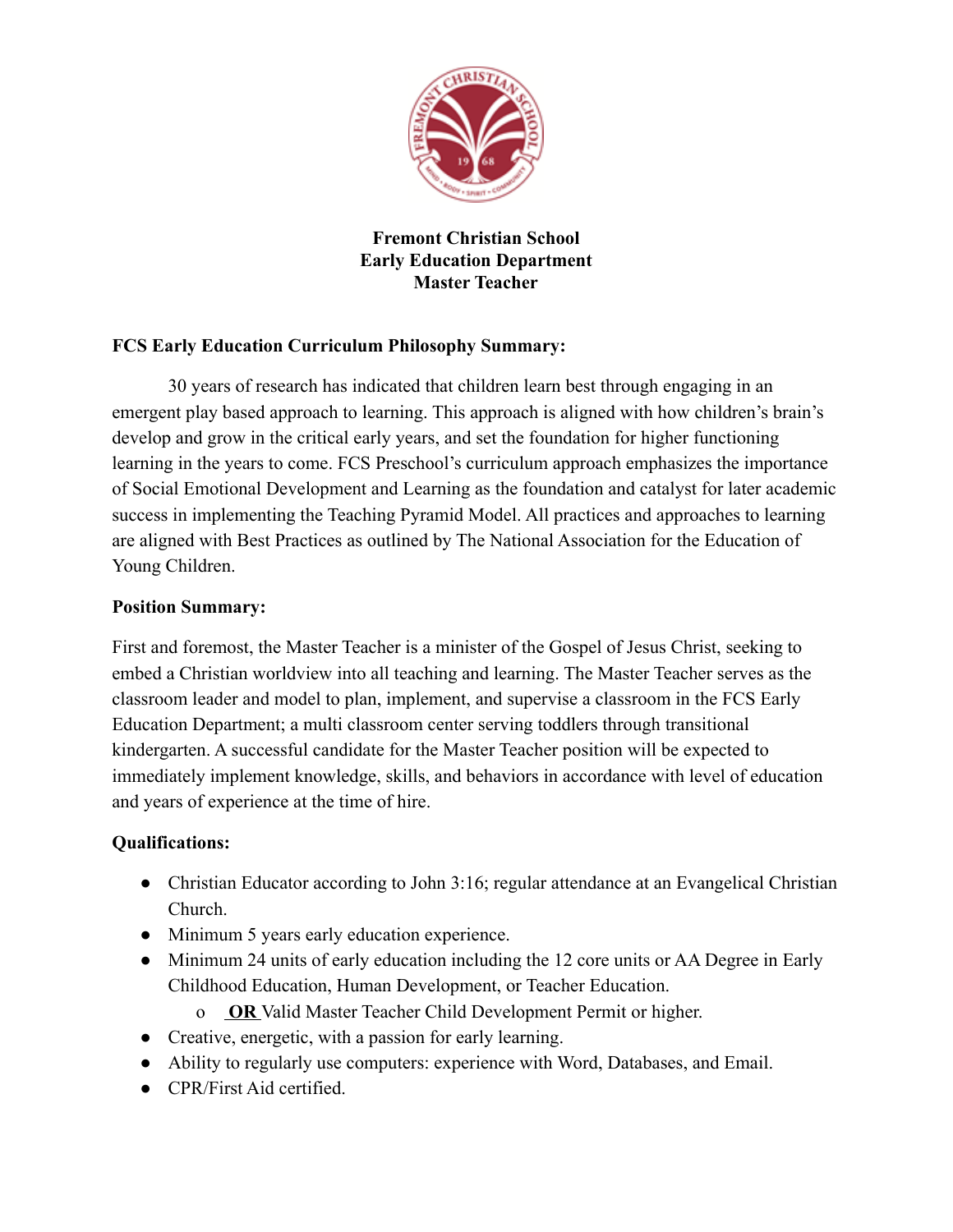- Meets the health and safety regulations set by CCL that include:
	- o Proof of absence of tuberculosis (TB)
	- o Ability to bend, lift, and carry objects up to 25 pounds and children up to 50 pounds.
	- o Physical agility to bend, stoop, walk, reach overhead, push, pull, squat, kneel, crawl, twist and turn.
	- o Prior to employment, must have a current criminal record clearance with current child abuse index check on file with Community Care Licensing.

## **Preferred Knowledge and Skills:**

- Valid Teacher Child Development Permit or higher from the CA Center Teacher Credentialing
- C-CSEFEL Teaching Pyramid Training Module 1-3B
- Experience with play-based models to learning.
- Experience with the DRDP and Portfolio Building
- PITC (for Toddler Department)
- Mentor Teaching experience
- Supervision experience

### **General Responsibilities:**

- Embeds a Christian worldview into all teaching and learning experiences
- Works in conjunction with the Director to administer the daily operation of the classroom within the requirements of Community Care Licensing and Fremont Christian School policies, procedures, and regulations.
- Master Teacher responsibilities in administering the daily operations of the classroom include demonstration of high quality implementation and coaching to Teachers, Associate Teachers, and Volunteers in all components of the FCS Early Education Program with emphasis in the following core areas, but not limited to:
	- o Compliance with Community Care Licensing, Title 22 Regulations and take direction from the Site Supervisor to maintain compliance.
		- Example: Maintain active supervision, include health and safety measures in the regular functions of the school day, and make corrections as identified from the monthly Site Supervisor CCL checks.
	- o Understand and maintain curriculum framework and program philosophy.
		- Example: Maintain a developmentally appropriate, play-based emergent approach to learning, offer process orientated lessons, teach to CA Preschool Foundations and DRDP developmental measures for school readiness, teach to a biblical worldview etc.
	- o Facilitate implementation of program components and general operations outlined